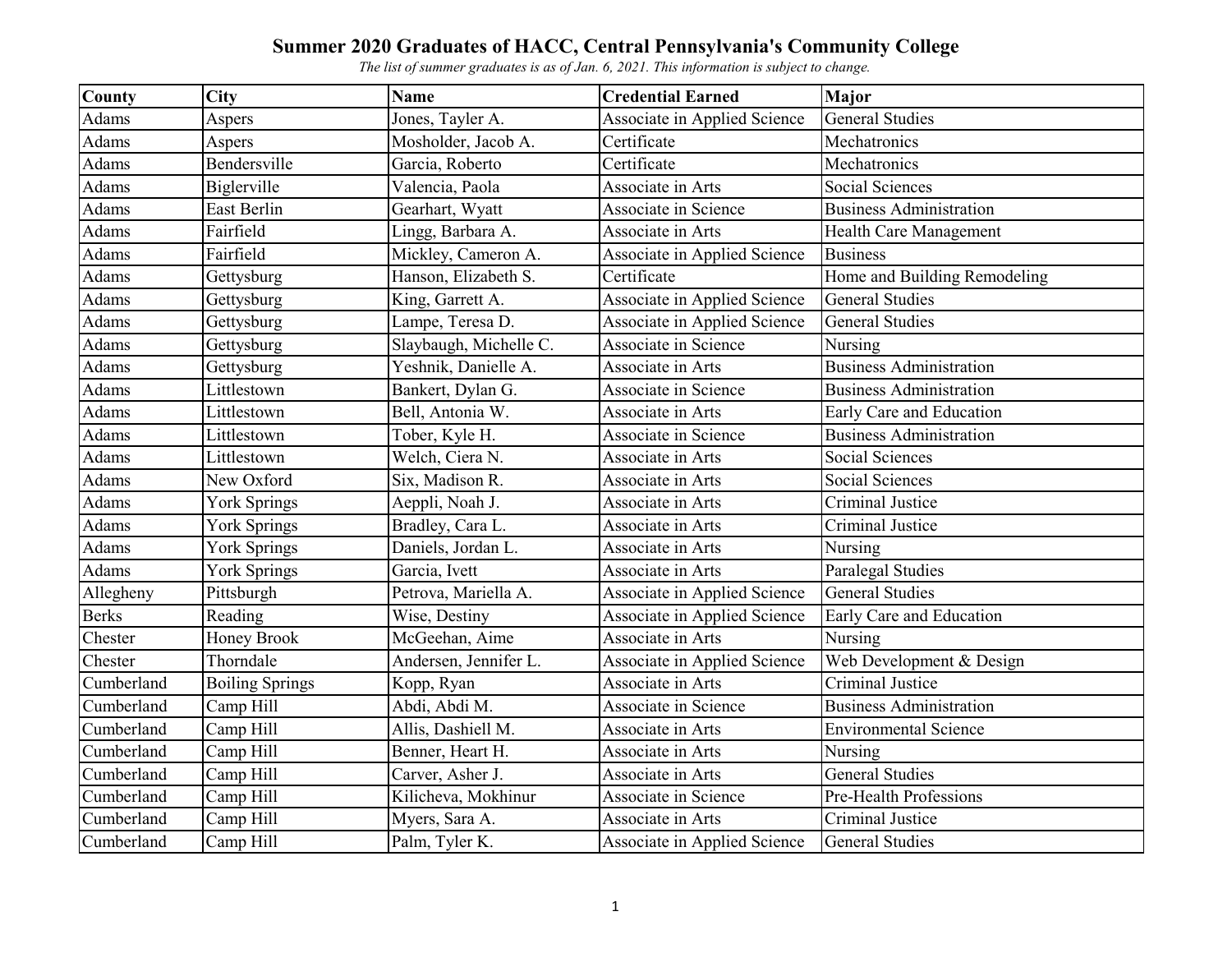| <b>County</b> | City          | <b>Name</b>           | <b>Credential Earned</b>     | Major                              |
|---------------|---------------|-----------------------|------------------------------|------------------------------------|
| Cumberland    | Camp Hill     | Simonetta, Aiden J.   | Associate in Applied Science | <b>General Studies</b>             |
| Cumberland    | Camp Hill     | Walter, Brandt A.     | Associate in Arts            | Criminal Justice                   |
| Cumberland    | Camp Hill     | Woodward, Owen C.     | Associate in Science         | <b>Business Administration</b>     |
| Cumberland    | Camp Hill     | Yasalonis, Robert M.  | <b>Associate in Science</b>  | Engineering                        |
| Cumberland    | Carlisle      | Armond, Dustin Z.     | Associate in Arts            | <b>General Studies</b>             |
| Cumberland    | Carlisle      | Cruz, Jorge A.        | Associate in Arts            | <b>Business Administration</b>     |
| Cumberland    | Carlisle      | Fetter, Brianna S.    | Associate in Science         | <b>Business Administration</b>     |
| Cumberland    | Carlisle      | Finegan, Kathleen S.  | Associate in Applied Science | Graphic and Interactive Design     |
| Cumberland    | Carlisle      | Hamor, Casey D.       | Associate in Arts            | Nursing                            |
| Cumberland    | Carlisle      | Mayberry, Kirsten G.  | Associate in Arts            | Social Sciences                    |
| Cumberland    | Carlisle      | Zeroual, Mounir       | Associate in Arts            | English                            |
| Cumberland    | Enola         | Menjivar, Gabriela P. | Associate in Arts            | Paralegal Studies                  |
| Cumberland    | Enola         | Quigley, Taylor G.    | Associate in Arts            | <b>General Studies</b>             |
| Cumberland    | Mechanicsburg | Auxt, Skyler A.       | Associate in Applied Science | Healthcare Management              |
| Cumberland    | Mechanicsburg | Bass, Jessica         | Associate in Applied Science | <b>Business</b>                    |
| Cumberland    | Mechanicsburg | Brody, Adam D.        | Associate in Arts            | <b>Business Administration</b>     |
| Cumberland    | Mechanicsburg | Clouse, Amanda M.     | Associate in Arts            | Nursing                            |
| Cumberland    | Mechanicsburg | Corman, Bryce         | Associate in Applied Science | <b>General Studies</b>             |
| Cumberland    | Mechanicsburg | Dostie, Helen G.      | Associate in Science         | Psychology                         |
| Cumberland    | Mechanicsburg | Eckert, Lora          | Associate in Applied Science | <b>General Studies</b>             |
| Cumberland    | Mechanicsburg | Hall, Melanie R.      | Associate in Arts            | Nursing                            |
| Cumberland    | Mechanicsburg | Kylen, Kamila T.      | Associate in Arts            | Nursing                            |
| Cumberland    | Mechanicsburg | Malavet, Isaiah E.    | Associate in Science         | <b>Business Administration</b>     |
| Cumberland    | Mechanicsburg | McKissick, Brennan D. | Associate in Applied Science | Police Science                     |
| Cumberland    | Mechanicsburg | Nearhoof, Kaileigh E. | Associate in Applied Science | <b>Music Business</b>              |
| Cumberland    | Mechanicsburg | Nearhoof, Kaileigh E. | Associate in Arts            | Music Industry                     |
| Cumberland    | Mechanicsburg | Neifert, Adam G.      | Associate in Applied Science | Hospitality and Tourism Management |
| Cumberland    | Mechanicsburg | Osman, Mohamed A.     | Associate in Arts            | <b>Business Administration</b>     |
| Cumberland    | Mechanicsburg | Parkes, John R.       | Associate in Arts            | <b>Business Administration</b>     |
| Cumberland    | Mechanicsburg | Pham, Dat N.          | Associate in Arts            | Liberal Arts                       |
| Cumberland    | Mechanicsburg | Reams, Alyssa N.      | Associate in Science         | Nursing                            |
| Cumberland    | Mechanicsburg | Roemer, Rebecca S.    | Associate in Applied Science | <b>Surgical Technology</b>         |
| Cumberland    | Mechanicsburg | Sekerak, Alexis R.    | Associate in Applied Science | <b>General Studies</b>             |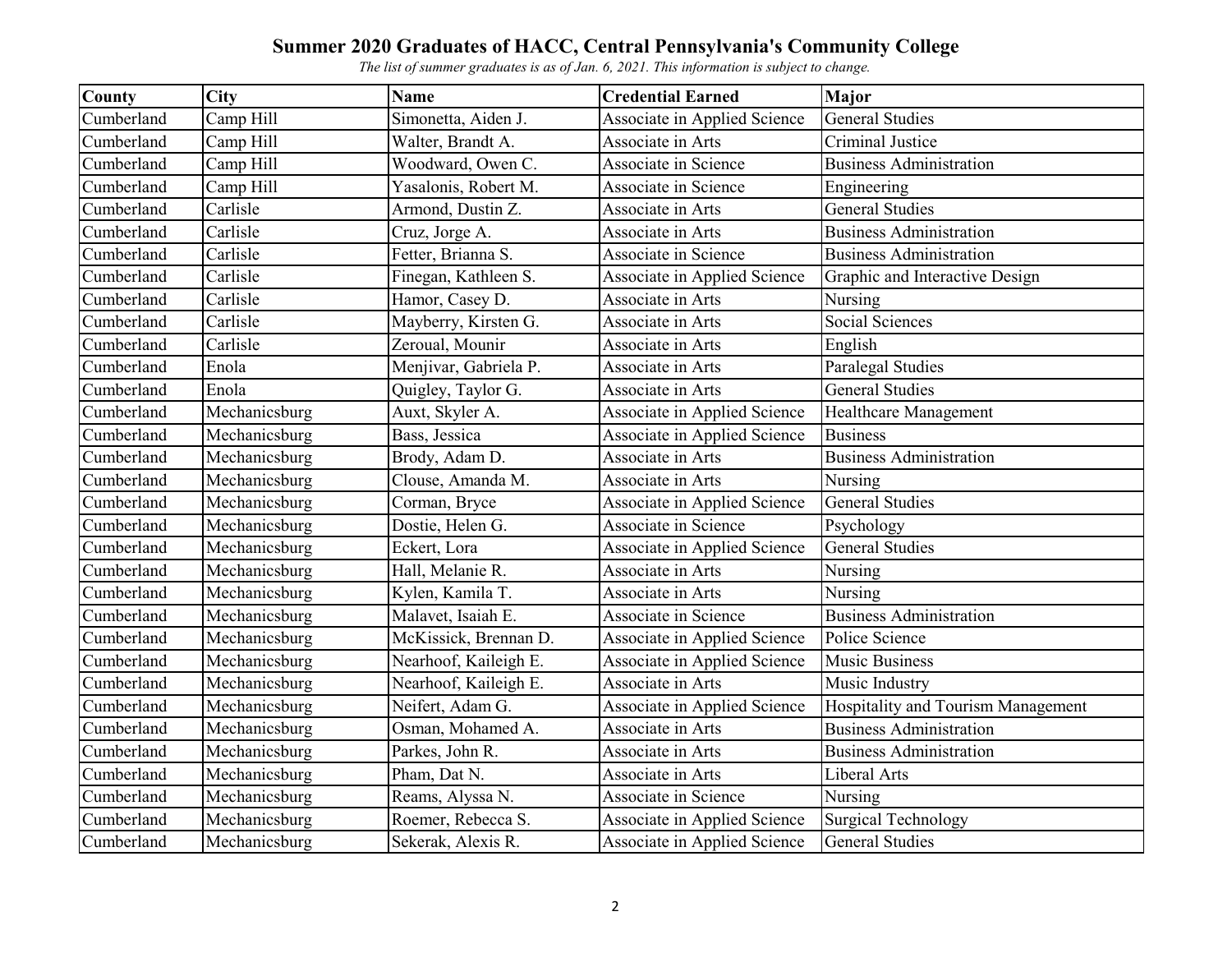| <b>County</b> | City           | <b>Name</b>           | <b>Credential Earned</b>     | <b>Major</b>                             |
|---------------|----------------|-----------------------|------------------------------|------------------------------------------|
| Cumberland    | Mechanicsburg  | Simpson, Denise       | Associate in Applied Science | <b>Computer Information Systems</b>      |
| Cumberland    | Mechanicsburg  | Sinha, Aayush         | Associate in Science         | <b>Business Administration</b>           |
| Cumberland    | Mechanicsburg  | Smith, Maxwell J.     | Associate in Science         | <b>Electronic Engineering Technology</b> |
| Cumberland    | Mechanicsburg  | Thomas, Lael V.       | <b>Associate in Science</b>  | Psychology                               |
| Cumberland    | New Cumberland | Allen, Alexus S.      | Associate in Arts            | Social Sciences                          |
| Cumberland    | New Cumberland | Burgess, Elizebeth A. | Associate in Applied Science | Early Care and Education                 |
| Cumberland    | New Cumberland | Gaither, Jaelyn L.    | Associate in Arts            | Criminal Justice                         |
| Cumberland    | New Cumberland | Hidden, Kyle J.       | Associate in Applied Science | Web Development & Design                 |
| Cumberland    | New Cumberland | Schwartz, Tamara J.   | Associate in Arts            | Nursing                                  |
| Cumberland    | New Cumberland | Zeiders, Ashley L.    | Associate in Arts            | Nursing                                  |
| Cumberland    | Shippensburg   | Stewart, Rozeann M.   | Associate in Arts            | Nursing                                  |
| Cumberland    | Shiremanstown  | Wright, Paris         | Associate in Applied Science | Graphic and Interactive Design           |
| Dauphin       | Dauphin        | Albright, Julie A.    | Associate in Applied Science | <b>Business</b>                          |
| Dauphin       | Dauphin        | Bothwell, Katelyn M.  | Associate in Arts            | Nursing                                  |
| Dauphin       | Elizabethville | Rupp, Brianna N.      | Associate in Applied Science | <b>Surgical Technology</b>               |
| Dauphin       | Gratz          | Hoover, Daisy J.      | Associate in Arts            | Social Sciences                          |
| Dauphin       | Harrisburg     | Ahmad, Abaid          | Associate in Applied Science | <b>Computer Information Systems</b>      |
| Dauphin       | Harrisburg     | Allen, Noelle C.      | Associate in Arts            | Criminal Justice                         |
| Dauphin       | Harrisburg     | Al-Nawasreh, Ali C.   | Associate in Applied Science | <b>General Studies</b>                   |
| Dauphin       | Harrisburg     | Ayon, Eduardo         | Associate in Applied Science | <b>General Studies</b>                   |
| Dauphin       | Harrisburg     | Balmer, Daniel J.     | Associate in Science         | Engineering                              |
| Dauphin       | Harrisburg     | Barry, Sophia N.      | Associate in Arts            | Nursing                                  |
| Dauphin       | Harrisburg     | Boutou, Kodjo         | Associate in Arts            | Nursing                                  |
| Dauphin       | Harrisburg     | Brule, Matthew        | Associate in Science         | <b>Electronic Engineering Technology</b> |
| Dauphin       | Harrisburg     | Byler, Elizabeth A.   | Associate in Applied Science | Early Care and Education                 |
| Dauphin       | Harrisburg     | Cabrera, Kayla N.     | Associate in Applied Science | <b>General Studies</b>                   |
| Dauphin       | Harrisburg     | Davis, Derek          | Associate in Applied Science | <b>General Studies</b>                   |
| Dauphin       | Harrisburg     | Evans, Amy P.         | Associate in Applied Science | Nanofabrication Manufacturing Technology |
| Dauphin       | Harrisburg     | Goe, Jeanne V.        | Associate in Applied Science | Healthcare Management                    |
| Dauphin       | Harrisburg     | Hamelin, Jessica M.   | Associate in Arts            | Nursing                                  |
| Dauphin       | Harrisburg     | Hartawan, Cheryl A.   | Associate in Arts            | Hospitality and Tourism Management       |
| Dauphin       | Harrisburg     | Hollenbeck, Andrew R. | Associate in Applied Science | <b>Industrial Technology</b>             |
| Dauphin       | Harrisburg     | Hornung, Matthew J.   | Associate in Science         | <b>Electronic Engineering Technology</b> |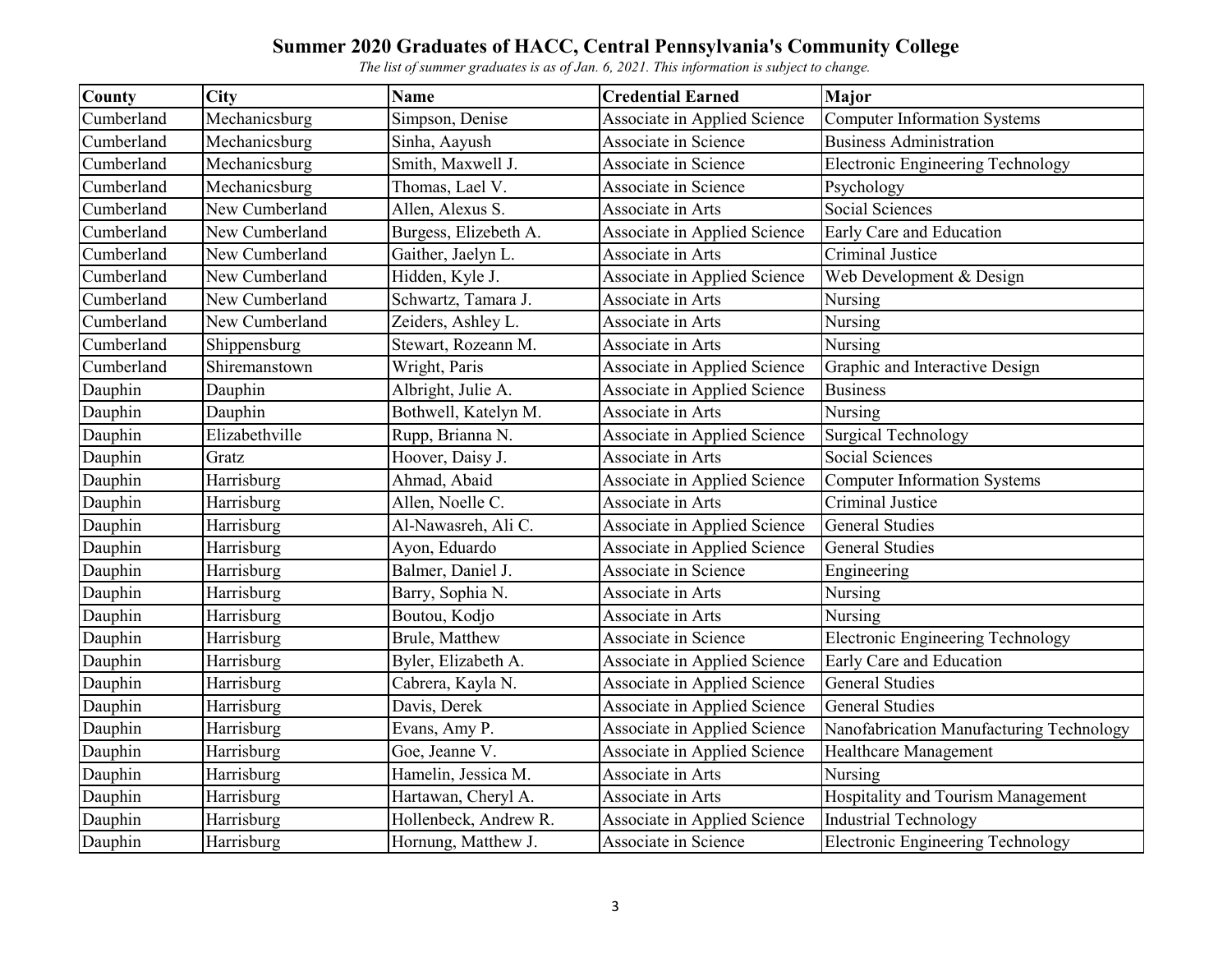| County   | City         | <b>Name</b>             | <b>Credential Earned</b>            | <b>Major</b>                   |
|----------|--------------|-------------------------|-------------------------------------|--------------------------------|
| Dauphin  | Harrisburg   | Limanek, Dyric          | Associate in Applied Science        | <b>General Studies</b>         |
| Dauphin  | Harrisburg   | Lonon, Edyta K.         | Associate in Arts                   | Nursing                        |
| Dauphin  | Harrisburg   | Lowe, Baily N.          | Associate in Arts                   | Nursing                        |
| Dauphin  | Harrisburg   | Mendez-Cordova, Luis A. | Associate in Arts                   | <b>Business Administration</b> |
| Dauphin  | Harrisburg   | Padilla, Nicolas M.     | Associate in Applied Science        | Graphic and Interactive Design |
| Dauphin  | Harrisburg   | Pavela, Ryder A.        | Associate in Applied Science        | <b>General Studies</b>         |
| Dauphin  | Harrisburg   | Stehman, Glenna A.      | Associate in Applied Science        | Graphic and Interactive Design |
| Dauphin  | Harrisburg   | Sultan, Umair           | Diploma                             | <b>HVAC</b>                    |
| Dauphin  | Harrisburg   | Thomas, Sara A.         | Associate in Arts                   | <b>Business Studies</b>        |
| Dauphin  | Harrisburg   | Toure, Ramatoulaye      | <b>Associate in Applied Science</b> | Paralegal Studies              |
| Dauphin  | Harrisburg   | Williams, Starkisha     | Associate in Applied Science        | Early Care and Education       |
| Dauphin  | Harrisburg   | Wissler, Sarah E.       | Associate in Arts                   | Nursing                        |
| Dauphin  | Hershey      | Haines, Nicole L.       | Associate in Arts                   | Early Care and Education       |
| Dauphin  | Highspire    | Pyle, Madelyn M.        | Associate in Science                | <b>Business Administration</b> |
| Dauphin  | Hummelstown  | Fisher, Steven R.       | Associate in Science                | Chemistry                      |
| Dauphin  | Hummelstown  | Helmer, Isaac L.        | Associate in Science                | <b>Business Administration</b> |
| Dauphin  | Hummelstown  | Meng, Yi                | Associate in Arts                   | <b>Business Administration</b> |
| Dauphin  | Hummelstown  | Sassani, Stephanie      | Associate in Arts                   | Early Care and Education       |
| Dauphin  | Hummelstown  | Still, David M.         | Associate in Applied Science        | Police Science                 |
| Dauphin  | Lykens       | Wetzel, Nicole M.       | Associate in Arts                   | Nursing                        |
| Dauphin  | Middletown   | Barb, Melinda S.        | Associate in Arts                   | Nursing                        |
| Dauphin  | Middletown   | Einhorn, Giulia R.      | <b>Associate in Fine Arts</b>       | Theatre                        |
| Dauphin  | Middletown   | Hiner, Jami N.          | Associate in Arts                   | <b>Business Management</b>     |
| Dauphin  | Millersburg  | Feidt, Erin L.          | Associate in Arts                   | Nursing                        |
| Dauphin  | Steelton     | Barrett, Donzelle E.    | Associate in Arts                   | Social Sciences                |
| Dauphin  | Steelton     | Damon, Shawna C.        | Associate in Arts                   | Nursing                        |
| Dauphin  | Steelton     | Jacobs, Angela M.       | Associate in Arts                   | Nursing                        |
| Dauphin  | Steelton     | Zales, Nichole          | Associate in Arts                   | Nursing                        |
| Dauphin  | Williamstown | Barnhardt, Christina M. | Associate in Arts                   | Nursing                        |
| Franklin | Chambersburg | Jackson, Sydney E.      | Associate in Applied Science        | <b>Surgical Technology</b>     |
| Franklin | Chambersburg | Joyner, Shadai D.       | Associate in Science                | <b>Business Administration</b> |
| Franklin | Fayetteville | Powell, Brooke K.       | Associate in Arts                   | Liberal Arts                   |
| Franklin | Saint Thomas | Musser, Faith M.        | Associate in Arts                   | Nursing                        |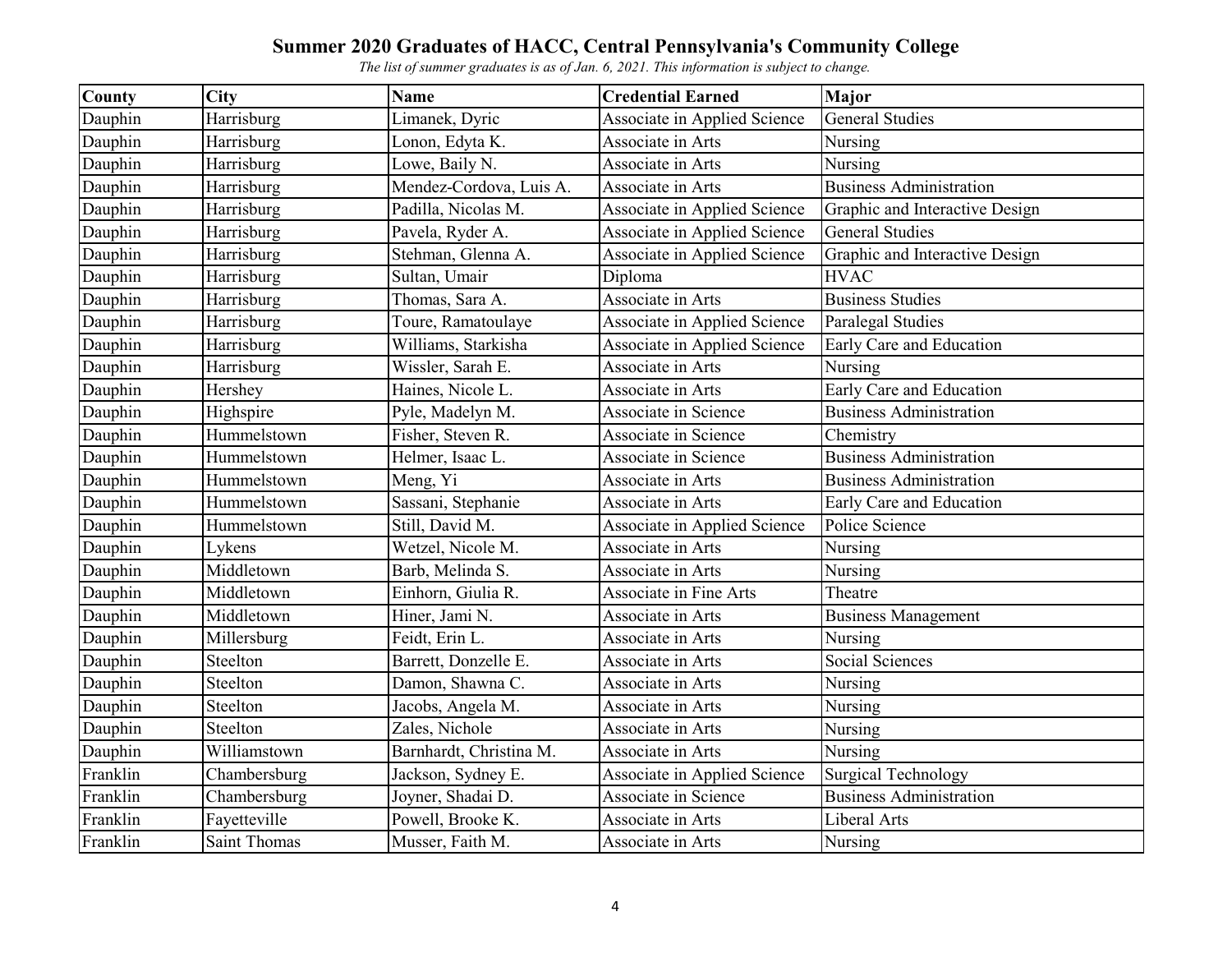| County    | City                   | <b>Name</b>               | <b>Credential Earned</b>      | Major                                   |
|-----------|------------------------|---------------------------|-------------------------------|-----------------------------------------|
| Juniata   | Mifflintown            | Harper, Levi A.           | Associate in Arts             | Social Sciences                         |
| Lancaster | Akron                  | Burgess, Patricia L.      | Associate in Arts             | Nursing                                 |
| Lancaster | Brownstown             | Guy, Kaitlyn              | Associate in Applied Science  | Early Care and Education                |
| Lancaster | Columbia               | Marcano, Jalecia G.       | Associate in Arts             | Criminal Justice                        |
| Lancaster | Denver                 | Turner, Tiana             | Associate in Arts             | <b>General Studies</b>                  |
| Lancaster | <b>East Petersburg</b> | Gockley, Megan E.         | Associate in Arts             | Philosophy                              |
| Lancaster | Elizabethtown          | Atkins, Miranda A.        | Diploma                       | Architecture                            |
| Lancaster | Elizabethtown          | Gipe, Lydia R.            | Associate in Science          | Nursing                                 |
| Lancaster | Elizabethtown          | Graybill, Shannon         | Associate in Arts             | Social Sciences                         |
| Lancaster | Elizabethtown          | Guzman Gonzalez, Heberto  | Associate in Arts             | <b>Business Administration</b>          |
| Lancaster | Elizabethtown          | Longenecker, Stephanie L. | Associate in Applied Science  | Hospitality and Tourism Management      |
| Lancaster | Ephrata                | Conner, Kyles A.          | Associate in Science          | <b>Business Administration</b>          |
| Lancaster | Ephrata                | Elligson, Michael         | Associate in Applied Science  | <b>General Studies</b>                  |
| Lancaster | Ephrata                | Kang, Julie A.            | Associate in Arts             | Nursing                                 |
| Lancaster | Ephrata                | Miller, Benjamin E.       | <b>Associate in Fine Arts</b> | Photography                             |
| Lancaster | Gordonville            | Stoltzfus, Maranda A.     | Associate in Arts             | Nursing                                 |
| Lancaster | Kirkwood               | Dobinson, Katlyn A.       | Associate in Science          | <b>Business Administration</b>          |
| Lancaster | Lancaster              | Alnahhal, Sameh S.        | Associate in Science          | <b>Business Administration</b>          |
| Lancaster | Lancaster              | Baer, Rachel              | Associate in Arts             | <b>General Studies</b>                  |
| Lancaster | Lancaster              | Barth, Heather M.         | Associate in Science          | Nursing                                 |
| Lancaster | Lancaster              | Campbell, Otha J.         | Associate in Arts             | Social Sciences                         |
| Lancaster | Lancaster              | Gebhard, Randy L.         | Certificate                   | <b>Building Construction Management</b> |
| Lancaster | Lancaster              | Heinrich, Holly M.        | Associate in Arts             | Marketing                               |
| Lancaster | Lancaster              | Kirk, Jessica M.          | Associate in Applied Science  | <b>General Studies</b>                  |
| Lancaster | Lancaster              | Koy, Christina            | Associate in Arts             | Nursing                                 |
| Lancaster | Lancaster              | Long, Carrie L.           | Associate in Arts             | Nursing                                 |
| Lancaster | Lancaster              | Meyers, Alison M.         | Associate in Applied Science  | <b>Surgical Technology</b>              |
| Lancaster | Lancaster              | Moran, Cheyenne R.        | Associate in Applied Science  | Graphic and Interactive Design          |
| Lancaster | Lancaster              | Risser, Elizabeth A.      | Associate in Science          | Nursing                                 |
| Lancaster | Lancaster              | Sharpe, William M.        | Associate in Science          | <b>Computer Information Security</b>    |
| Lancaster | Lancaster              | Simpkins, Sadow L.        | Associate in Arts             | Nursing                                 |
| Lancaster | Lititz                 | Canales, Kristen          | Associate in Arts             | <b>Business Administration</b>          |
| Lancaster | Lititz                 | Mueller, Mahlei A.        | Associate in Applied Science  | <b>Surgical Technology</b>              |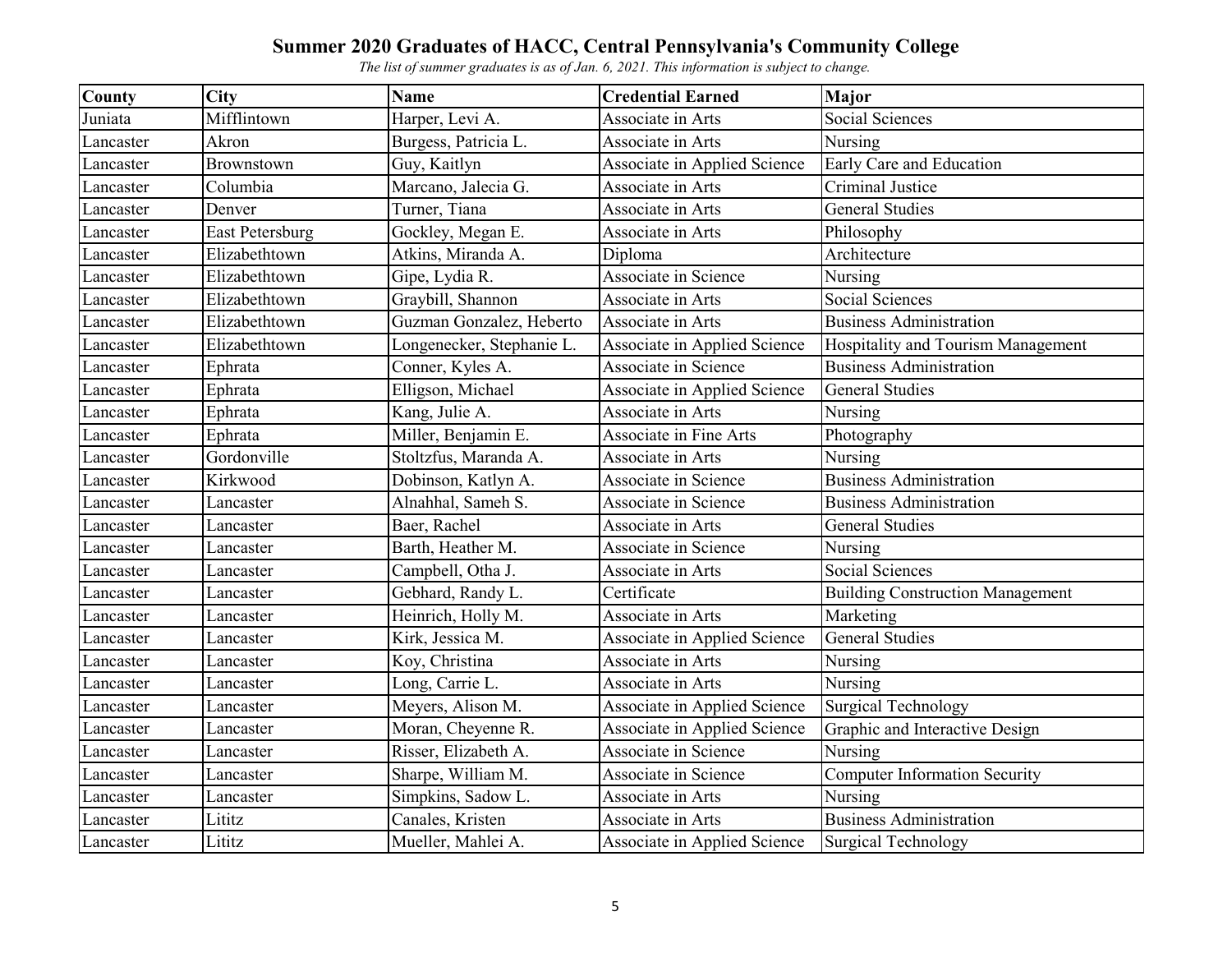| County    | <b>City</b>          | <b>Name</b>             | <b>Credential Earned</b>            | <b>Major</b>                   |
|-----------|----------------------|-------------------------|-------------------------------------|--------------------------------|
| Lancaster | Manheim              | Eckert, Tameassa L.     | Associate in Applied Science        | <b>General Studies</b>         |
| Lancaster | Manheim              | Hendrie, Angela L.      | Associate in Applied Science        | <b>Healthcare Management</b>   |
| Lancaster | Manheim              | Huber, Jane E.          | Associate in Arts                   | Nursing                        |
| Lancaster | Manheim              | Hutsell, Heather E.     | Associate in Arts                   | <b>Liberal Arts</b>            |
| Lancaster | Manheim              | Wrede, Danika C.        | Associate in Applied Science        | <b>Surgical Technology</b>     |
| Lancaster | Marietta             | Weber, Kylee J.         | Associate in Applied Science        | <b>Business</b>                |
| Lancaster | Millersville         | Kelly, Tetyana          | <b>Associate in Applied Science</b> | <b>Business</b>                |
| Lancaster | Mount Joy            | Hall, Christine P.      | Associate in Applied Science        | <b>General Studies</b>         |
| Lancaster | Mount Joy            | Henry, Allyson B.       | Associate in Arts                   | Criminal Justice               |
| Lancaster | Mount Joy            | Ponce, Mireya C.        | Associate in Arts                   | Nursing                        |
| Lancaster | Mount Joy            | Reiner, Zoi Marie B.    | Associate in Arts                   | Nursing                        |
| Lancaster | Mountville           | Hanna, Fady E.          | Associate in Applied Science        | <b>Business</b>                |
| Lancaster | Mountville           | Ratcliff, Molly R.      | Certificate                         | Paralegal Studies              |
| Lancaster | Paradise             | Frank, Stephen E.       | Associate in Science                | <b>Business Administration</b> |
| Lancaster | Peach Bottom         | Graver, Samantha L.     | Associate in Science                | <b>Business Administration</b> |
| Lancaster | Quarryville          | Armer, Kayla A.         | Associate in Arts                   | Nursing                        |
| Lancaster | <b>Willow Street</b> | Fish, Patrick T.        | Associate in Applied Science        | <b>General Studies</b>         |
| Lebanon   | Annville             | Clay, Amelia M.         | Associate in Arts                   | Nursing                        |
| Lebanon   | Annville             | Wert, Tyler G.          | Associate in Arts                   | Nursing                        |
| Lebanon   | Annville             | Wolfe, Kyla A.          | Associate in Arts                   | Nursing                        |
| Lebanon   | Cleona               | Hargraves, Liza A.      | Associate in Applied Science        | <b>Business</b>                |
| Lebanon   | Jonestown            | Gienow, Samuel G.       | Certificate                         | Welding                        |
| Lebanon   | Lawn                 | Schmidt, Emily L.       | Associate in Applied Science        | <b>Culinary Arts</b>           |
| Lebanon   | Lebanon              | Boltz, Stephanie R.     | Associate in Arts                   | Social Sciences                |
| Lebanon   | Lebanon              | Liranzo, Kelvin R.      | Associate in Applied Science        | <b>General Studies</b>         |
| Lebanon   | Lebanon              | Suarez, Dillon L.       | Associate in Applied Science        | <b>General Studies</b>         |
| Lebanon   | Lebanon              | Wible, Paige N.         | Associate in Applied Science        | Graphic and Interactive Design |
| Lebanon   | Lebanon              | Zorguan, Nawal          | Associate in Arts                   | Nursing                        |
| Lebanon   | Myerstown            | Hackman, Kristi L.      | Associate in Applied Science        | <b>Surgical Technology</b>     |
| Lebanon   | Myerstown            | Piersol, Kevin P.       | Associate in Arts                   | Biology                        |
| Lebanon   | Richland             | Whitenight, Jennifer M. | Associate in Arts                   | <b>Business Studies</b>        |
| Lycoming  | Williamsport         | Fink, Aaron J.          | Associate in Science                | <b>Business Administration</b> |
| Mifflin   | Lewistown            | Bohn, Rylan             | Associate in Applied Science        | <b>Electrical Technology</b>   |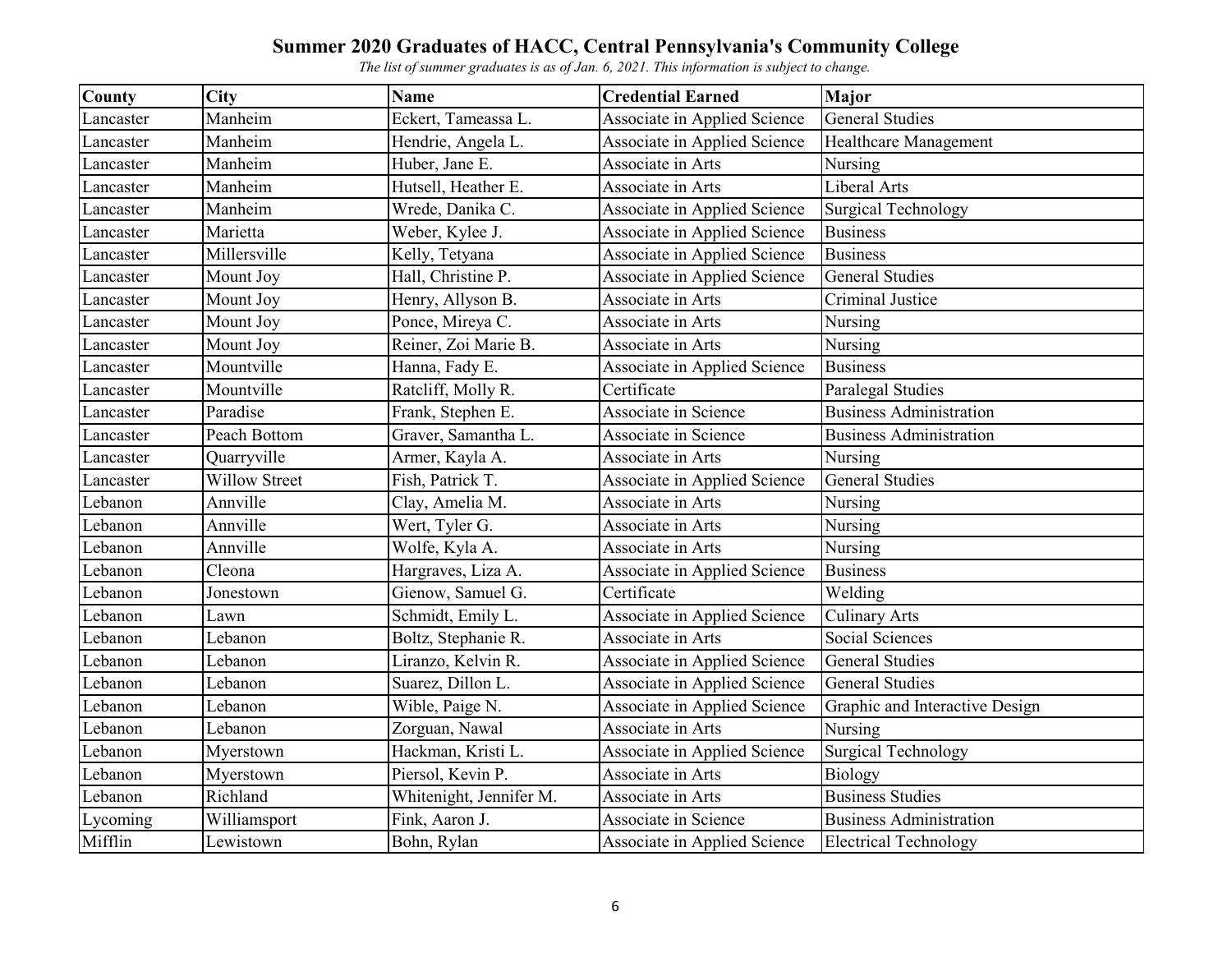| County         | City                 | <b>Name</b>                | <b>Credential Earned</b>            | Major                                  |
|----------------|----------------------|----------------------------|-------------------------------------|----------------------------------------|
| Mifflin        | Lewistown            | Hutchinson, Ethan J.       | Associate in Arts                   | Nursing                                |
| Mifflin        | Lewistown            | Saldubehere, Judith        | Associate in Arts                   | Nursing                                |
| Northumberland | Dalmatia             | Wilt, Megan E.             | Associate in Applied Science        | <b>Surgical Technology</b>             |
| Northumberland | Milton               | Beck, Jarred N.            | Associate in Arts                   | <b>Business Administration</b>         |
| Northumberland | <b>Mount Carmel</b>  | Black, Jennifer M.         | Associate in Arts                   | Paralegal Studies                      |
| Perry          | Duncannon            | Hart, Brett R.             | Associate in Arts                   | <b>Computer Information Systems</b>    |
| Perry          | Duncannon            | May, Kaylene S.            | Associate in Arts                   | Nursing                                |
| Perry          | Loysville            | Halley, Jessica L.         | Associate in Applied Science        | <b>Surgical Technology</b>             |
| Perry          | Marysville           | Crider, Alexis R.          | Associate in Science                | <b>Business Administration</b>         |
| Perry          | Marysville           | Gray, Christin             | Associate in Arts                   | Nursing                                |
| Perry          | Marysville           | Gray, Rebecca E.           | Associate in Arts                   | Social Sciences                        |
| Perry          | Millerstown          | Duffy, Katie E.            | Associate in Arts                   | Nursing                                |
| Perry          | New Bloomfield       | Berringer, Kaci R.         | Associate in Applied Science        | <b>Surgical Technology</b>             |
| Perry          | New Bloomfield       | McCarron, Adrian J.        | Certificate                         | Welding                                |
| Perry          | Newport              | Lesher, Colleen            | Associate in Arts                   | Early Childhood - Elementary Education |
| Perry          | Newport              | Neidigh, Austin J.         | Associate in Applied Science        | <b>Industrial Technology</b>           |
| Perry          | Newport              | Zacher, Shawnell E.        | Associate in Arts                   | Nursing                                |
| Perry          | <b>Shermans Dale</b> | Krupyak, Kristina          | Associate in Arts                   | Nursing                                |
| Schuylkill     | Auburn               | Oswald, Randy L.           | <b>Associate in Applied Science</b> | <b>Business</b>                        |
| Schuylkill     | Lavelle              | Stauffenberg, Shelby L.    | Associate in Arts                   | Nursing                                |
| Schuylkill     | <b>Tower City</b>    | Bach, Nathan H.            | Diploma                             | Architecture                           |
| Schuylkill     | Valley View          | Schwalm, Tabitha           | Associate in Science                | Nursing                                |
| York           | Dallastown           | Lowe, Jessica L.           | Associate in Arts                   | Social Sciences                        |
| York           | Dillsburg            | Klinger, Emma              | Associate in Science                | <b>Business Administration</b>         |
| York           | Dillsburg            | Rynard, Gage M.            | Associate in Arts                   | Nursing                                |
| York           | Dillsburg            | Santiago Vazquez, Yalismar | Associate in Science                | Nursing                                |
| York           | Dover                | Neff, Sommer D.            | Associate in Science                | Nursing                                |
| York           | Dover                | Portka, Autumn L.          | Associate in Applied Science        | Healthcare Management                  |
| York           | Dover                | Whitfield, Marquis T.      | Associate in Applied Science        | <b>General Studies</b>                 |
| York           | Etters               | Mohn, Hailey               | Associate in Applied Science        | <b>General Studies</b>                 |
| York           | <b>Etters</b>        | O'Shea, Patricia           | Associate in Science                | Nursing                                |
| York           | Hanover              | Morrison, Abby R.          | Associate in Arts                   | Nursing                                |
| York           | Hellam               | Lang, Victoria E.          | Associate in Arts                   | Nursing                                |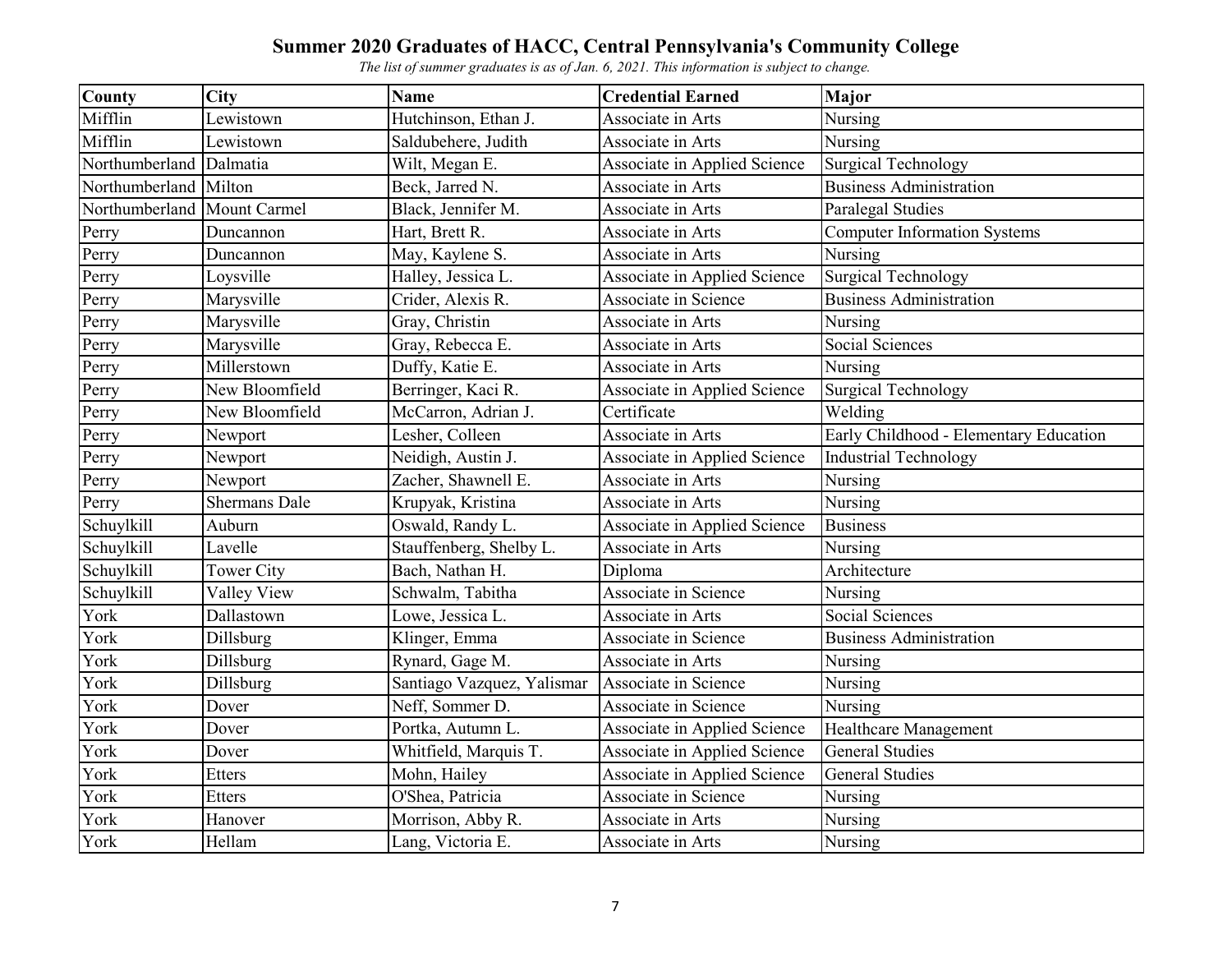| County | <b>City</b>   | <b>Name</b>            | <b>Credential Earned</b>            | Major                                   |
|--------|---------------|------------------------|-------------------------------------|-----------------------------------------|
| York   | Manchester    | Muhammad, Bryanna S.   | Associate in Science                | <b>Business Administration</b>          |
| York   | New Freedom   | Halterman, Brittany N. | Associate in Applied Science        | <b>General Studies</b>                  |
| York   | New Freedom   | Hammonds, Jazmyn C.    | Associate in Applied Science        | <b>General Studies</b>                  |
| York   | Red Lion      | Freeman, Dwayne M.     | Associate in Science                | <b>Business Administration</b>          |
| York   | Red Lion      | Hair, Zachary          | Associate in Science                | Nursing                                 |
| York   | Red Lion      | Hess, Victoria L.      | Associate in Applied Science        | <b>General Studies</b>                  |
| York   | Red Lion      | Persing, Zachary J.    | Associate in Applied Science        | <b>Computer Networking Technology</b>   |
| York   | Seven Valleys | Bray, Kayla M.         | <b>Associate in Applied Science</b> | <b>General Studies</b>                  |
| York   | Shrewsbury    | Silvestri, Nicholas M. | Associate in Arts                   | Social Sciences                         |
| York   | Shrewsbury    | Swigart, Cassandra     | Associate in Arts                   | Health Care Management                  |
| York   | Shrewsbury    | Westmoreland, Karen D. | Associate in Arts                   | <b>Social Sciences</b>                  |
| York   | Stewartstown  | Bischoff, Daniel W.    | Associate in Science                | <b>Business Administration</b>          |
| York   | Stewartstown  | Malek, Joshua M.       | Associate in Arts                   | <b>General Studies</b>                  |
| York   | York          | Babikanyisa, Vivian    | Associate in Science                | Nursing                                 |
| York   | York          | Barton, William C.     | Associate in Arts                   | <b>Business Management</b>              |
| York   | York          | Demmitt, Kassi N.      | Associate in Arts                   | Early Childhood - Elementary Education  |
| York   | York          | Elias, Luis M.         | Associate in Science                | Communication                           |
| York   | York          | Franz, Morgan A.       | Associate in Applied Science        | <b>General Studies</b>                  |
| York   | York          | Hauff, Christopher E.  | Associate in Applied Science        | <b>Building Construction Management</b> |
| York   | York          | Hauff, Christopher E.  | Diploma                             | Architecture                            |
| York   | York          | Marianos, Angelica R.  | Associate in Applied Science        | <b>Surgical Technology</b>              |
| York   | York          | McDonald, Jade A.      | Associate in Applied Science        | <b>Surgical Technology</b>              |
| York   | York          | Miller, Emily L.       | Associate in Applied Science        | Early Care and Education                |
| York   | York          | Myers, Christina L.    | Associate in Applied Science        | <b>Business</b>                         |
| York   | York          | Salsgiver, Payton C.   | Associate in Arts                   | Nursing                                 |
| York   | York          | Stevens, Trevor W.     | Associate in Arts                   | <b>General Studies</b>                  |
| York   | York          | Theobald, Kayla        | Associate in Applied Science        | <b>Business</b>                         |
| York   | York          | Trout, John L.         | <b>Associate in Applied Science</b> | <b>General Studies</b>                  |
| York   | York          | Walker, Amanda E.      | Associate in Arts                   | Graphic Design                          |
| York   | York          | Woody, Alisia          | Associate in Arts                   | Health Care Management                  |
| York   | York          | Yanez, Jeceli          | Certificate                         | Mechatronics                            |
| York   | York Haven    | Richards, Chelsea A.   | <b>Associate in Applied Science</b> | Healthcare Management                   |
|        |               |                        |                                     |                                         |